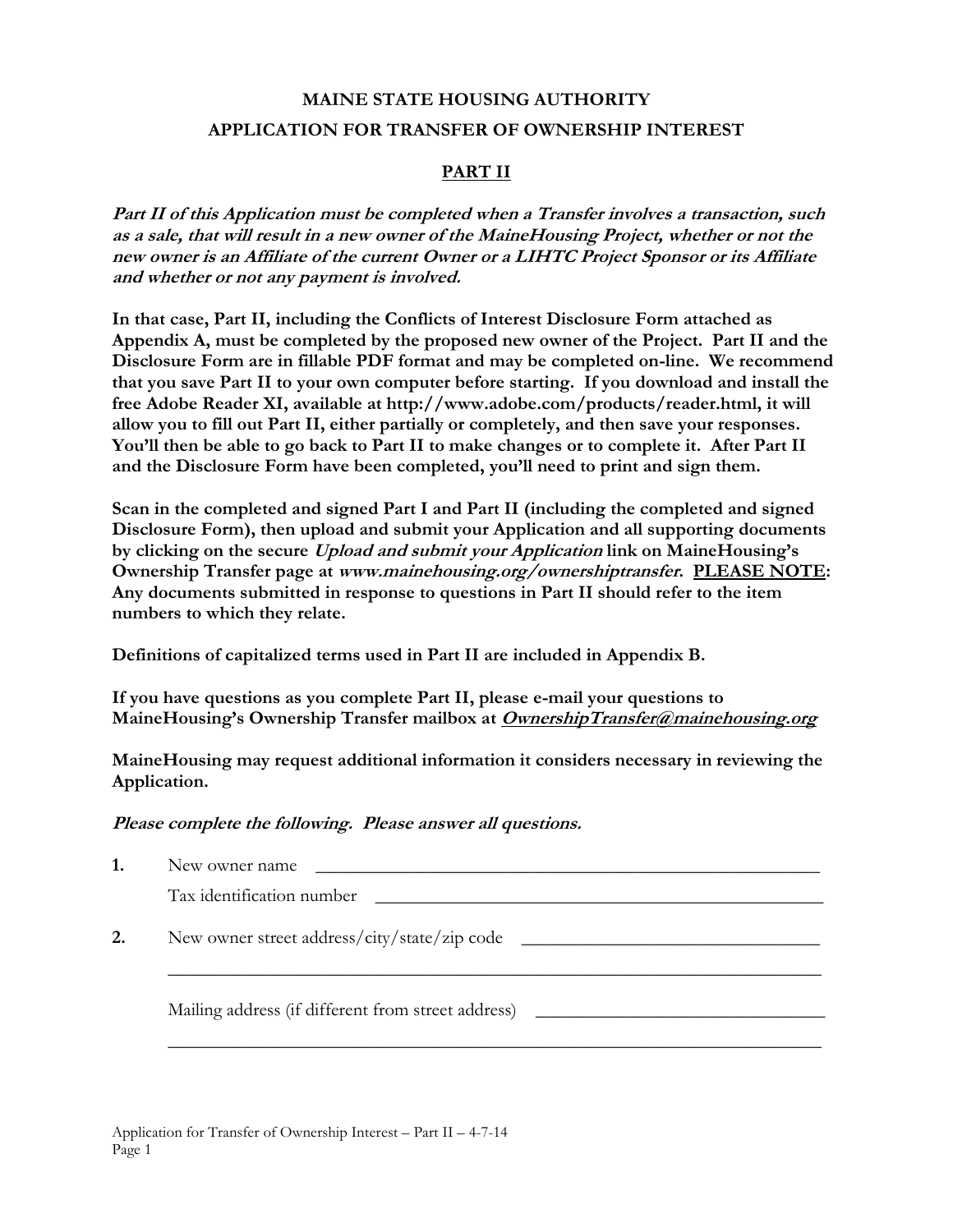| 3. |                                                      | New owner telephone number(s)                                                                                                                             |  |  |  |  |  |
|----|------------------------------------------------------|-----------------------------------------------------------------------------------------------------------------------------------------------------------|--|--|--|--|--|
| 4. | Principal contact for new owner for this Application |                                                                                                                                                           |  |  |  |  |  |
|    | Name                                                 |                                                                                                                                                           |  |  |  |  |  |
|    |                                                      |                                                                                                                                                           |  |  |  |  |  |
|    |                                                      | E-mail address<br><u> 1989 - Johann Barn, mars ann an t-Amhain ann an t-Amhain ann an t-Amhain ann an t-Amhain an t-Amhain ann an t-</u>                  |  |  |  |  |  |
| 5. |                                                      | New owner is (check one)                                                                                                                                  |  |  |  |  |  |
|    |                                                      | An individual or sole proprietorship<br>List name under which business is conducted<br><u> 1980 - Andrea Station Barbara, amerikan personal (h. 1980)</u> |  |  |  |  |  |
|    |                                                      | A business (for-profit) corporation                                                                                                                       |  |  |  |  |  |
|    |                                                      | A non-profit corporation                                                                                                                                  |  |  |  |  |  |
|    |                                                      | $501(c)(3)$ tax-exempt status?<br>Yes<br>No<br>$\Box$                                                                                                     |  |  |  |  |  |
|    |                                                      | A general partnership<br>List names of all partners                                                                                                       |  |  |  |  |  |
|    |                                                      |                                                                                                                                                           |  |  |  |  |  |
|    |                                                      |                                                                                                                                                           |  |  |  |  |  |
|    |                                                      | A limited partnership                                                                                                                                     |  |  |  |  |  |

List names of all general partners and all limited partners

| <b>General Partners</b> | <b>Limited Partners</b> |
|-------------------------|-------------------------|
|                         |                         |
|                         |                         |
|                         |                         |
|                         |                         |

□ A limited liability company

List names of all members and managers

| <b>Members</b> | <b>Managers</b> |
|----------------|-----------------|
|                |                 |
|                |                 |
|                |                 |
|                |                 |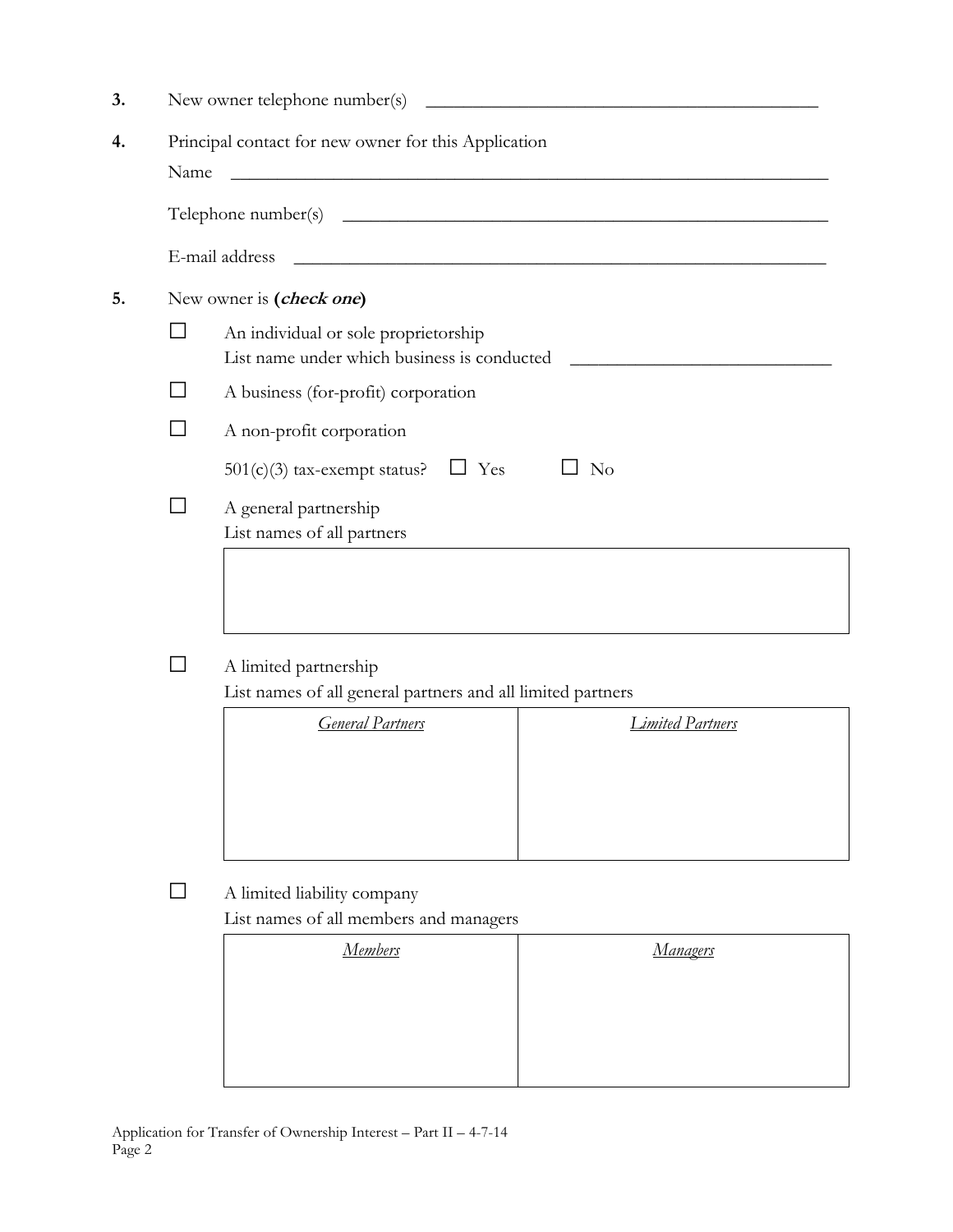**6.** Is new owner:

|               | Yes<br>No                                                                                                           |
|---------------|---------------------------------------------------------------------------------------------------------------------|
| $\mathbf b$ . | An Affiliate of an existing MaineHousing borrower?                                                                  |
|               | Borrower's name:<br>Yes                                                                                             |
|               | $\rm No$                                                                                                            |
| c.            | An existing LIHTC Project Sponsor?                                                                                  |
|               | Yes<br>$\rm No$                                                                                                     |
| d.            | An Affiliate of an existing LIHTC Project Sponsor?                                                                  |
|               | Yes                                                                                                                 |
|               | $\rm No$                                                                                                            |
| e.            | An Affiliate of any other for-profit or non-profit entity?                                                          |
|               | Name of entity:<br>Yes<br>the control of the control of the control of the control of the control of the control of |
|               | No                                                                                                                  |

as a merger, change of control, conversion into another type of business entity, change in general or limited partners, or any other type of reorganization or restructuring?

| $\Box$ Yes (describe) $\Box$ No |  |
|---------------------------------|--|
|                                 |  |
|                                 |  |
|                                 |  |
|                                 |  |
|                                 |  |

**8.** Describe the primary nature of your organization's business.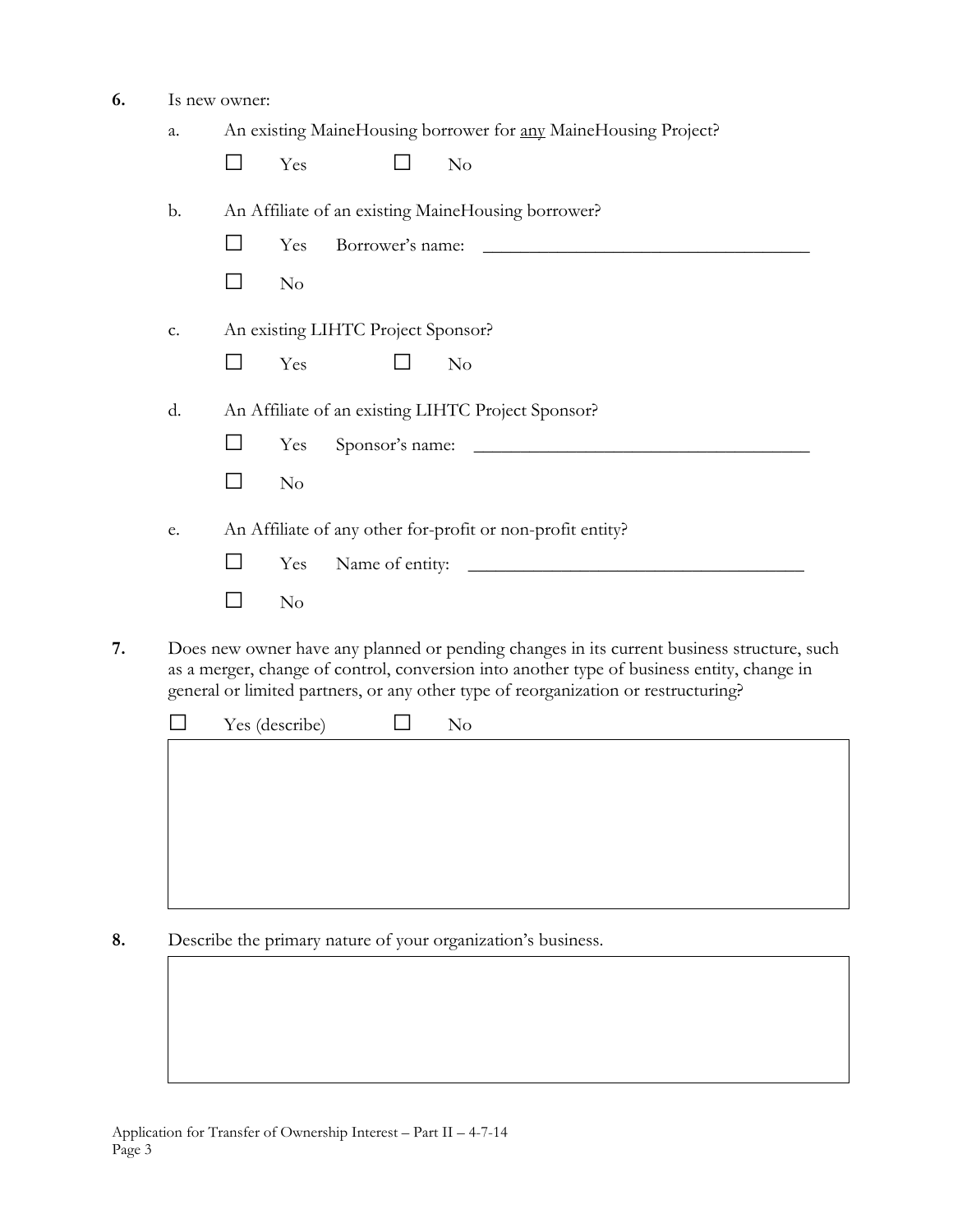- **9.** Does new owner intend to do any of the following?
	- a. Assume all of the existing MaineHousing loan obligations for the Project?

| $\mathbf{L}$ | Yes | $\Box$ No (indicate reasons) |
|--------------|-----|------------------------------|
|              |     |                              |
|              |     |                              |
|              |     |                              |

b. Seek or use additional financing for the Project, whether for the purpose of acquiring it, making any renovations, or any other reason ? **(check all that apply)**

| From MaineHousing?   | Yes. | Nο           |
|----------------------|------|--------------|
| From another lender? | Yes  | $N_{\Omega}$ |
| From owner equity?   | Yes  | Nω           |

If any Yes box was checked, please complete:

| Timing | Purpose |
|--------|---------|
|        |         |
|        |         |
|        |         |
|        |         |
|        |         |

*Submit copies* of any non-MaineHousing financing commitments you have received

c. Use funds in any Project account(s) in connection with the Transfer?

 $\Box$  Yes  $\Box$  No

If Yes, please complete:

| <b>Project Account Name</b> | Amount | Purpose |
|-----------------------------|--------|---------|
|                             |        |         |
|                             |        |         |
|                             |        |         |
|                             |        |         |
|                             |        |         |
|                             |        |         |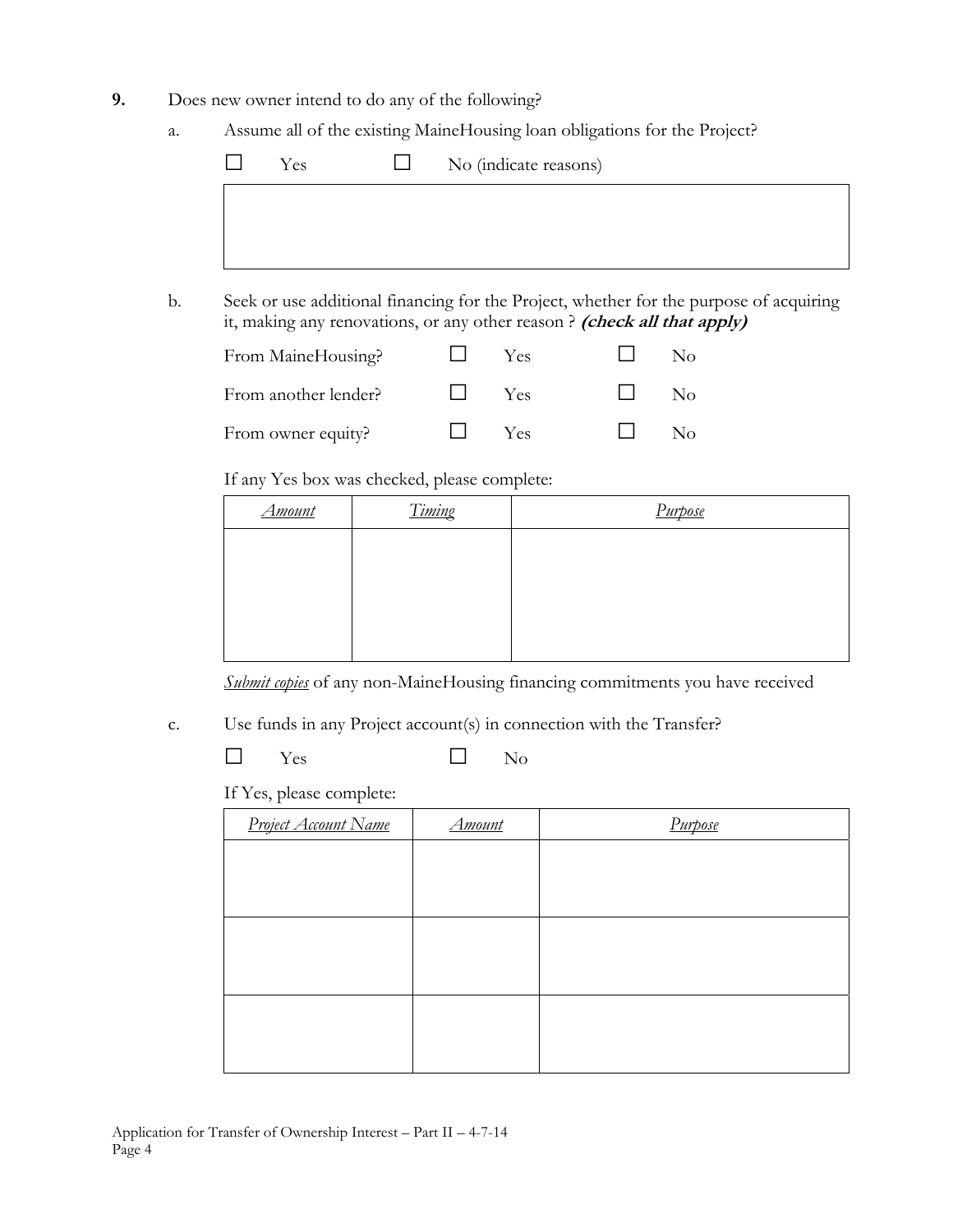- **10.** In the past 3 years, has new owner:
	- a. Received any notice or citation from any federal, state or local governmental agency or office concerning any violation, deficiency, environmental condition, lien (including but not limited to a tax lien), or recapture event relating to any property owned in Maine or elsewhere?

|         | Yes (explain)<br>$\rm No$                                                              |
|---------|----------------------------------------------------------------------------------------|
|         |                                                                                        |
|         |                                                                                        |
|         |                                                                                        |
|         |                                                                                        |
|         |                                                                                        |
|         |                                                                                        |
|         |                                                                                        |
|         |                                                                                        |
|         |                                                                                        |
|         | Been the subject of a bankruptcy filing?                                               |
| $\perp$ | Yes (provide court and docket number)                                                  |
|         |                                                                                        |
| $\Box$  | $\rm No$                                                                               |
|         |                                                                                        |
|         |                                                                                        |
|         | Been the subject of any criminal, civil or administrative investigation or proceeding? |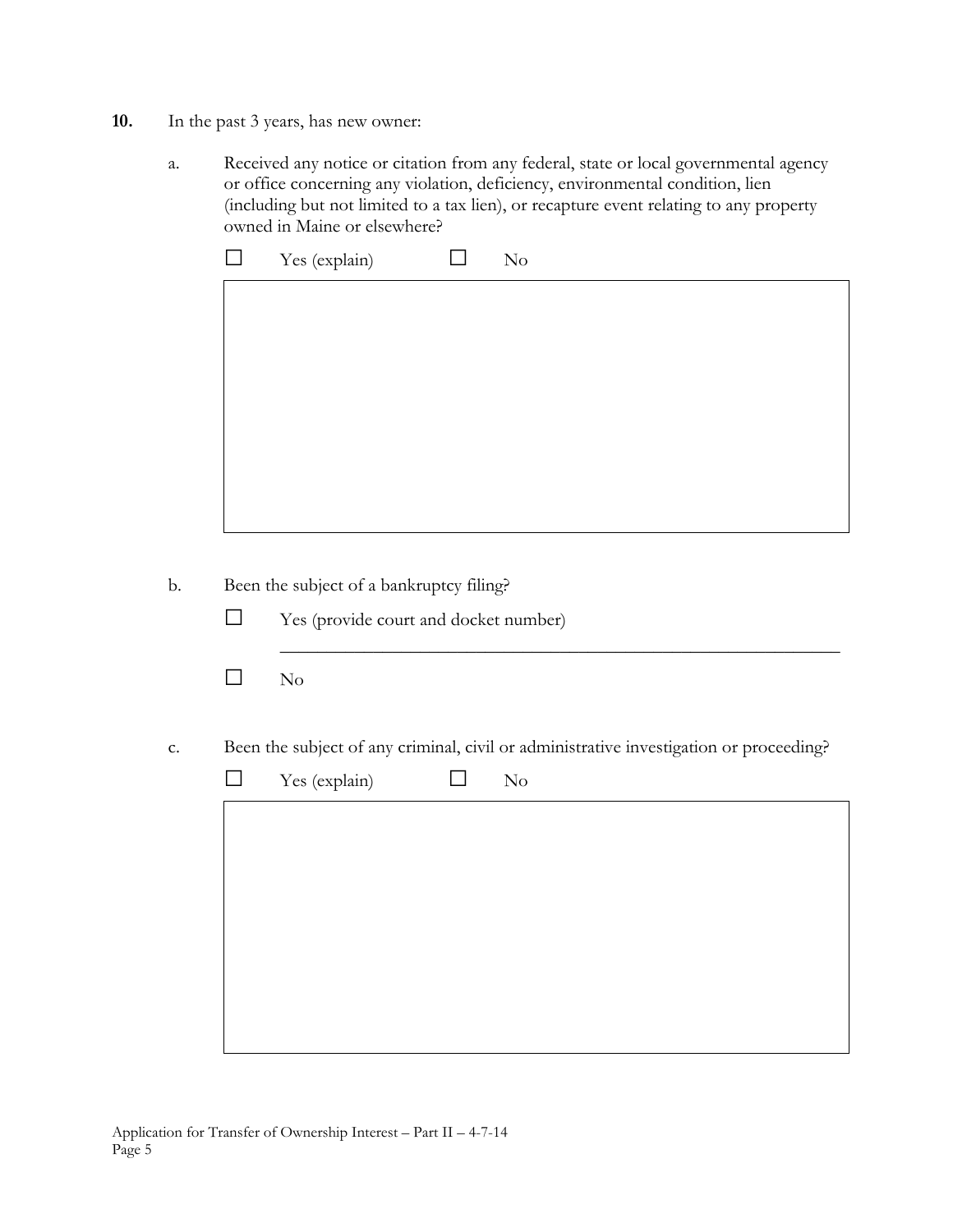**11.** Do you own any rental properties in Maine?

 $\Box$  Yes  $\Box$  No

If Yes, please complete:

| Type (Indicate if family,<br>elderly or supportive<br>housing) | <b>Number</b><br>of units | Property location (street and town) | Property management company |
|----------------------------------------------------------------|---------------------------|-------------------------------------|-----------------------------|
|                                                                |                           |                                     |                             |
|                                                                |                           |                                     |                             |
|                                                                |                           |                                     |                             |
|                                                                |                           |                                     |                             |
|                                                                |                           |                                     |                             |
|                                                                |                           |                                     |                             |
|                                                                |                           |                                     |                             |
|                                                                |                           |                                     |                             |

**12.** State name and address of the proposed property management company for the Project after the new owner acquires the Project.

| Name                               |                                                           |  |
|------------------------------------|-----------------------------------------------------------|--|
| Address                            | <u> 1980 - Andrea Station Books, amerikansk politik (</u> |  |
| Is this an Affiliate of new owner? |                                                           |  |
| <b>Yes</b>                         | $\rm No$                                                  |  |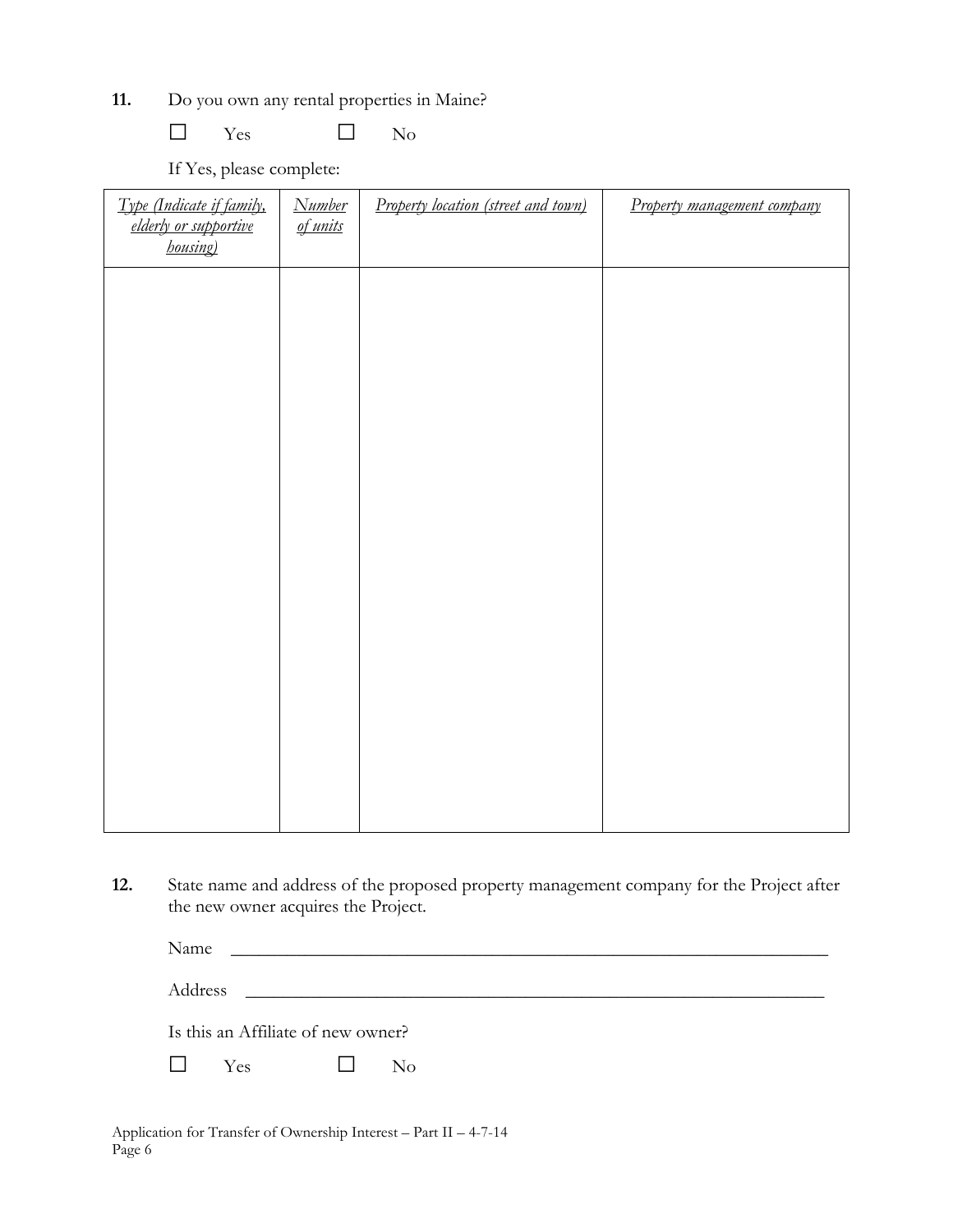**13.** Please complete the following table of your debt obligations. **PLEASE NOTE:**  MaineHousing reserves the right to require the proposed new owner to provide information from its lenders to MaineHousing on MaineHousing's form. If we request lender information, the proposed new owner must provide MaineHousing's form to its lenders for return directly to MaineHousing.

| Original Principal<br><b>Amount</b> | Loan<br>Balance | Maturity Date | Lender | <b>Account Number</b> |
|-------------------------------------|-----------------|---------------|--------|-----------------------|
|                                     |                 |               |        |                       |
|                                     |                 |               |        |                       |
|                                     |                 |               |        |                       |
|                                     |                 |               |        |                       |
|                                     |                 |               |        |                       |
|                                     |                 |               |        |                       |
|                                     |                 |               |        |                       |
|                                     |                 |               |        |                       |
|                                     |                 |               |        |                       |
|                                     |                 |               |        |                       |
|                                     |                 |               |        |                       |
|                                     |                 |               |        |                       |
|                                     |                 |               |        |                       |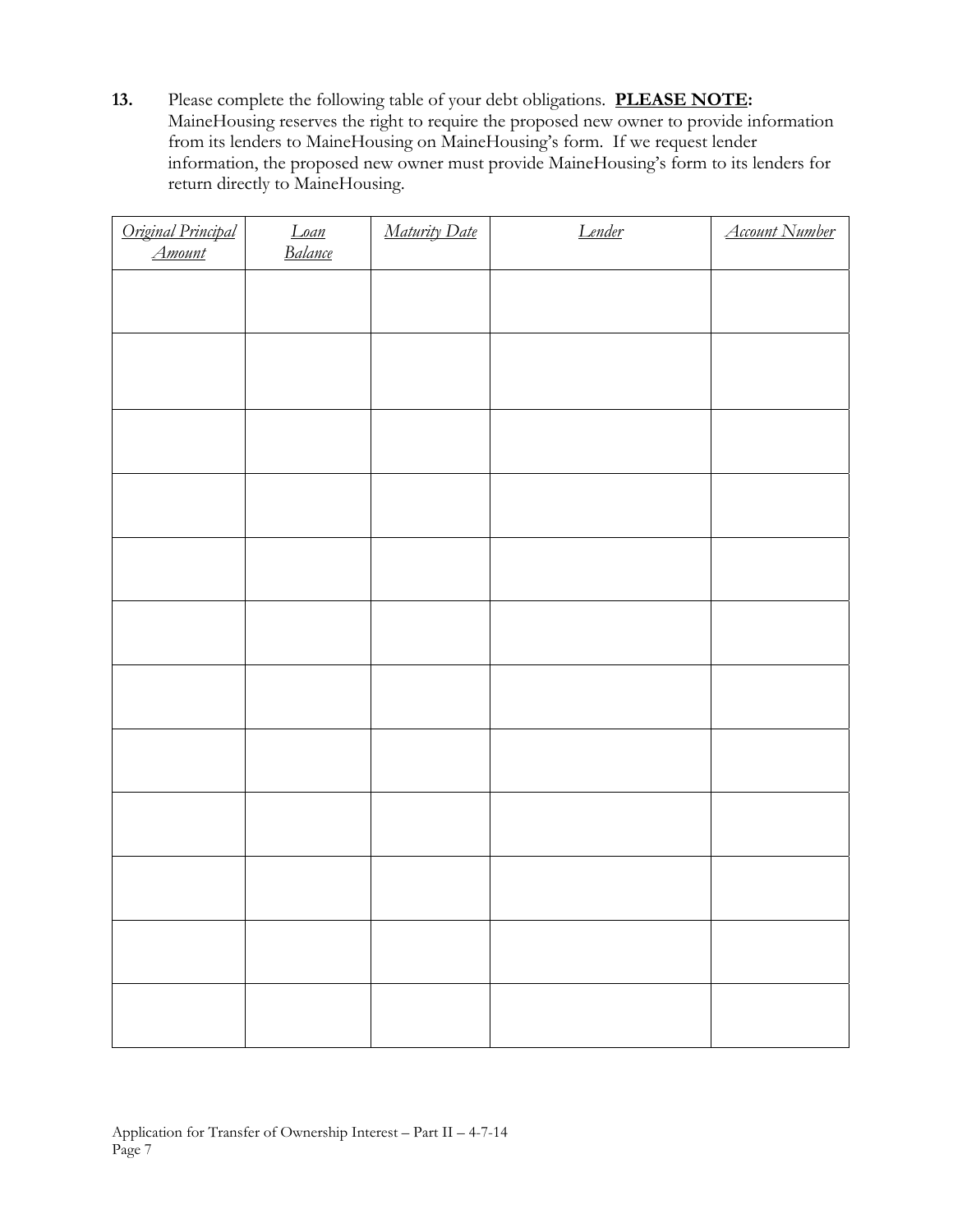**14.** A. Submit copies of audited financial statements for new owner's past 3 fiscal years, or, if audited financial statements are not prepared for new owner, submit copies of new owner's income tax returns for the past three years. **NOTE: If this information has previously been provided to MaineHousing, check the box below and do not re-submit this information.** 

| Information previously provided |
|---------------------------------|
| For what years?                 |

B. Were or are any audit adjustments proposed for any of the 3 fiscal years for which you provided financial statements, or if you submitted tax returns, has the IRS notified you of any issues for any of the three years?

| $\Box$ Yes (explain) | $\Box$ | N <sub>o</sub> |
|----------------------|--------|----------------|
|                      |        |                |
|                      |        |                |
|                      |        |                |
|                      |        |                |
|                      |        |                |
|                      |        |                |

### **CERTIFICATION OF NEW OWNER**

**I hereby certify that I have the authority to sign Part II of this Application on behalf of the proposed new owner named above and that the responses above are true and complete to the best of my knowledge. I acknowledge and understand that any intentional misstatement may result in the rejection of this Application or of the imposition of additional conditions to the Transfer by MaineHousing. I hereby authorize MaineHousing to obtain any additional information necessary to assess this Application and accomplish the Transfer.** 

| Signature: |  |
|------------|--|
|            |  |

**Title: \_\_\_\_\_\_\_\_\_\_\_\_\_\_\_\_\_\_\_\_\_\_\_\_\_\_\_\_\_\_\_\_\_\_\_\_\_\_\_\_\_\_ Date: \_\_\_\_\_\_\_\_\_\_\_\_\_\_\_\_\_**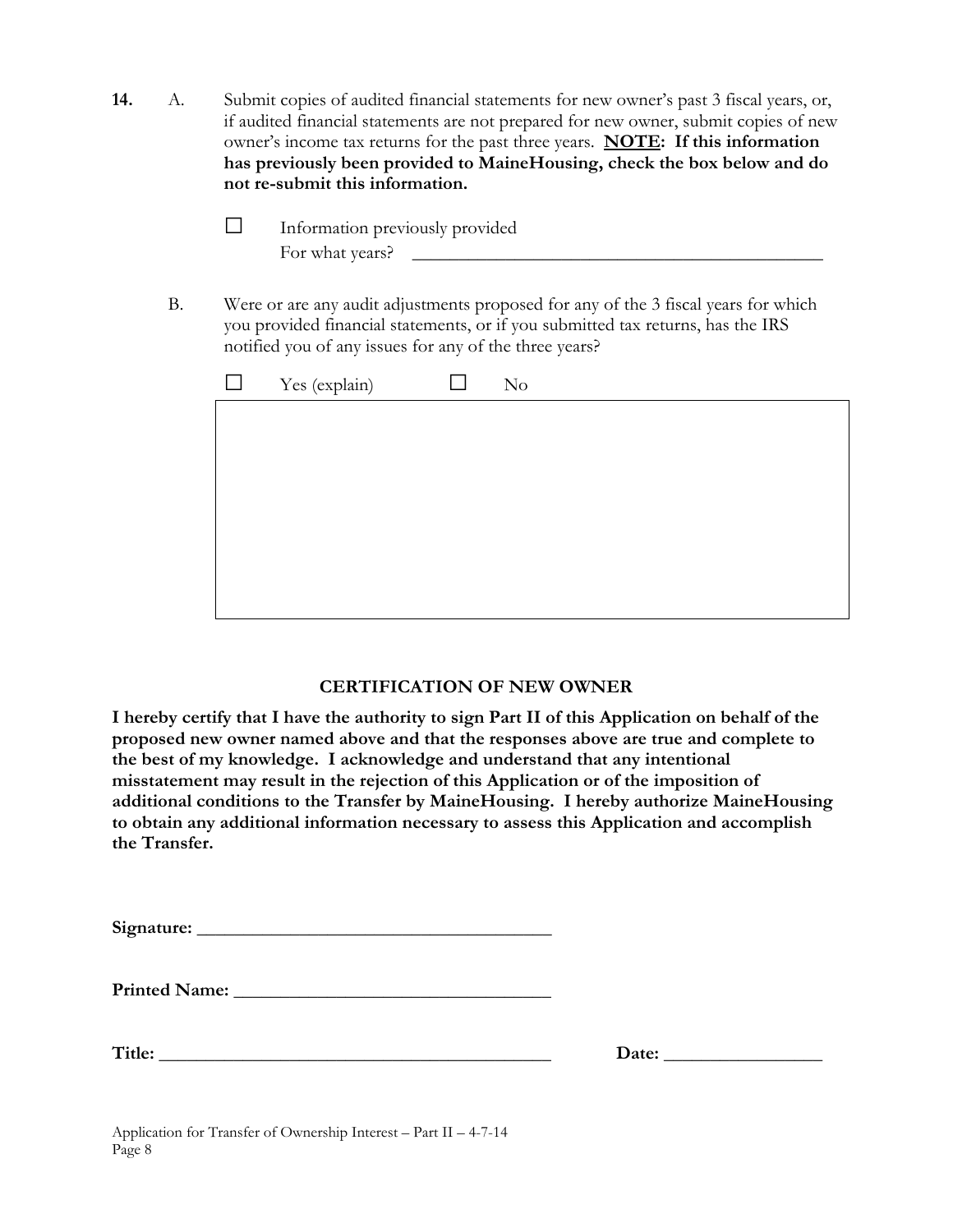## **APPENDIX A – CONFLICTS OF INTEREST DISCLOSURE FORM**

To ensure that we maintain the continued confidence of Maine people and our partners in carrying out our mission of providing affordable housing, our employees and commissioners and former employees and commissioners must avoid situations which are, or appear to be, at odds with their responsibility to MaineHousing. These situations can include obligations or commitments to other organizations or individuals or personal or financial relationships or interests.

Maine law and, when federal funding is involved, federal regulations, govern conflicts of interest. In general, these laws prohibit MaineHousing employees and commissioners from working on transactions with applicants with whom they have financial, business, professional, or personal relationships or other ties. In addition, these laws prohibit former MaineHousing employees and commissioners from working on certain transactions for up to two years after leaving MaineHousing.

To help ensure the continuing integrity of MaineHousing's business and compliance with these laws, applicants for loans or certain other assistance under MaineHousing's programs must disclose any financial, business, professional, civic, charitable, family (or other personal) relationships, associations or connections that the applicant, its affiliates, employees of applicant who may work on the MaineHousing project, or any parties the applicant intends to hire to work on the MaineHousing project (whether employees, contractors or consultants) may currently have with MaineHousing or any MaineHousing employee or commissioner or may have had within the past two years. An applicant and its affiliates include:

- if the applicant is one or more individuals, all individuals;
- **•** if the applicant is a business or nonprofit entity, that entity;
- the officers and board members of the applicant;
- **•** employees of the applicant with decision-making authority, including an executive director, manager or someone in a similar position;
- if the applicant is a business corporation, any shareholder with a controlling interest;
- if the applicant is a partnership, the applicant's partners;
- any other business partner or associate of the applicant involved in this MaineHousing project;
- **•** if the applicant is a limited liability company, the members and managers;
- a family member (including husband, wife, child, brother, sister) or other person in a personal relationship;

### **If you are unsure whether a relationship, association, or connection you have may constitute a conflict of interest, please consult with MaineHousing's Chief Counsel at luhl@mainehousing.org.**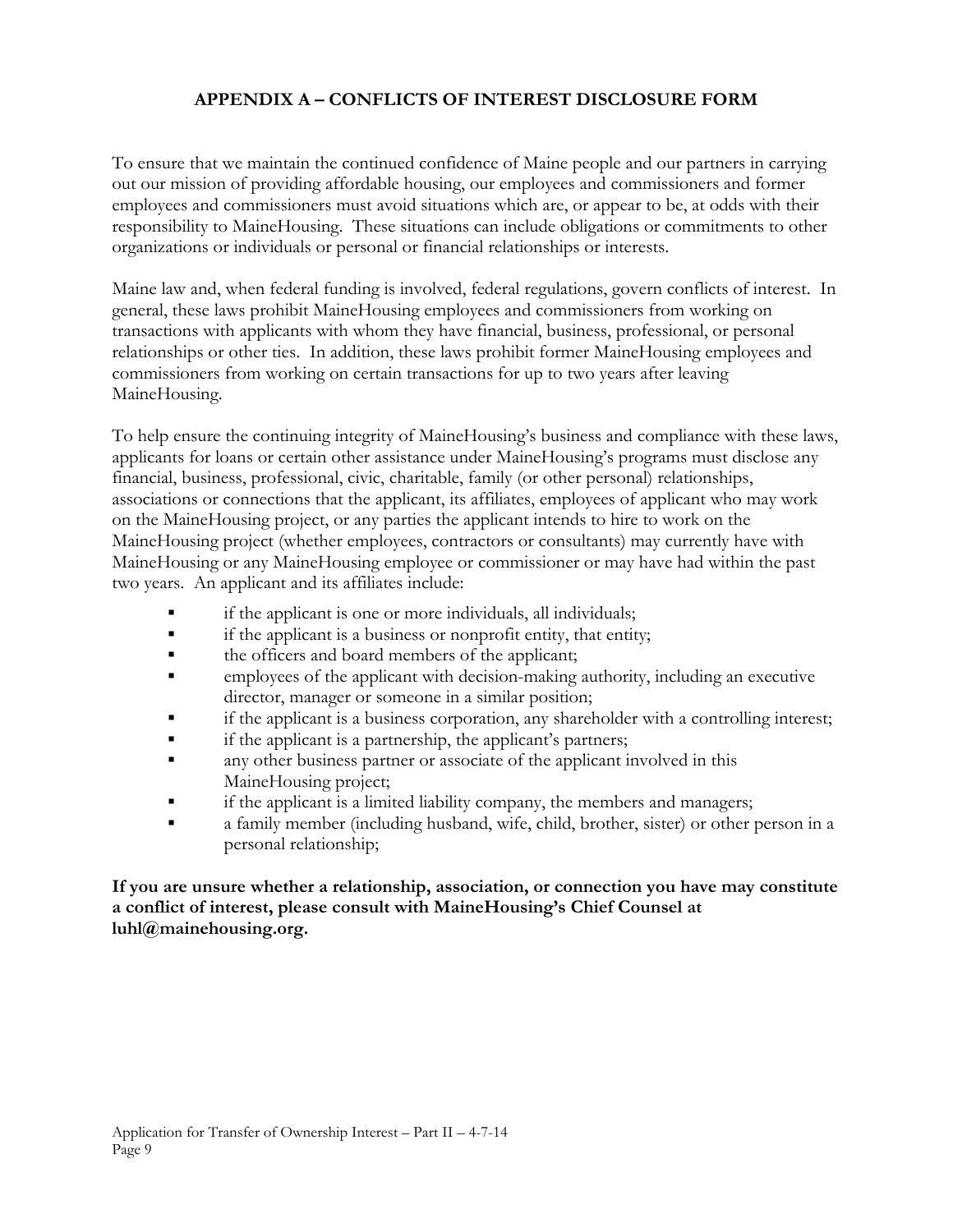### **PROPOSED NEW OWNER CONFLICTS OF INTEREST DISCLOSURE FORM**

#### **To the best of your knowledge:**

**1.** Are you, any of your affiliates, or any party you intend to hire to work on the project a party to (or financially interested in) any business owned or operated by a MaineHousing commissioner or employee either as an individual or through an interest in a corporation, partnership, limited liability company, or other entity?

| <b>YES</b> |  | N <sub>O</sub> |
|------------|--|----------------|
|            |  |                |

**2.** Do you, any of your affiliates, or any party you intend to hire to work on the project have family relations or other personal associations with any MaineHousing employee or MaineHousing commissioner?

| <b>VES</b> |  | N() |
|------------|--|-----|
|            |  |     |

**3.** Do you or any party you intend to hire to work on the project have any employee who was once an employee or commissioner of MaineHousing?

**□ YES □ NO** 

**4.** Do you, any of your affiliates, or any party you intend to hire to work on the project have any other type of relationship either with a MaineHousing employee or MaineHousing commissioner that may be construed to be a conflict of interest?

**□ YES □ NO** 

**5.** Do you, a member of your immediate family, your partner, or an organization which employs you benefit from funds from the U.S. Department of Housing and Urban Development?

**□ YES □ NO** 

**PLEASE NOTE: If you answered yes to any of the above questions, please describe on a separate sheet and attach.** 

| Printed Name: University of Printed Name: |  |
|-------------------------------------------|--|

Application for Transfer of Ownership Interest – Part II – 4-7-14 Page 10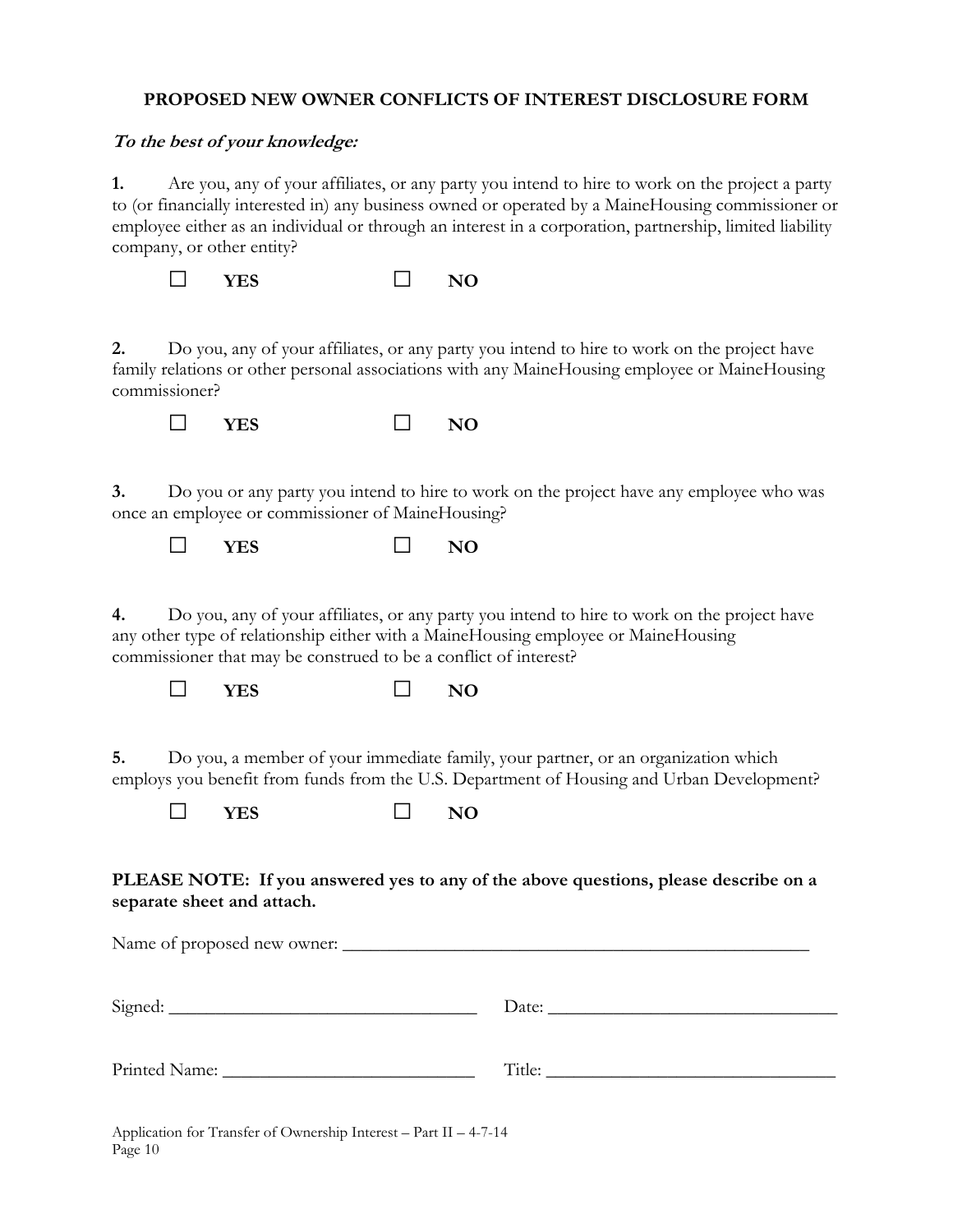### **APPENDIX B – DEFINITIONS**

The following terms have the following meanings:

**"Additional Circumstances"** means any one or more of the following in connection with the Transfer of an Ownership Interest: a request for additional MaineHousing financing or for refinancing by MaineHousing of existing MaineHousing loan obligations; the existence of a HUD housing assistance payments contract for the Project; management issues; a Project that is troubled, on MaineHousing's watch list or in default; or increased risks to a Project as assessed by MaineHousing.

 **"Affiliate"** means, with respect to any entity, another entity that it controls, is controlled by, or is under common control with.

 **"Application"** means the form of application required or recommended by MaineHousing and any other information required or considered by MaineHousing in connection with the Transfer of an Ownership Interest in a Project.

 **"Controlling Interest"** means an interest of fifty-one percent (51%) or greater, alone or in the aggregate.

 **"HUD"** means the United States Department of Housing and Urban Development.

 **"Investor Limited Partner"** means a limited partner of a limited partnership Owner of a LIHTC Project that is required to make capital contributions in exchange for low-income housing tax credits allocated pursuant to Section 42 of the Internal Revenue Code of 1986, as amended ("Section 42").

 **"Investor Member"** means a non-managing member of a limited liability company Owner of a LIHTC Project that is required to make capital contributions in exchange for low-income housing tax credits allocated pursuant to Section 42.

 **"LIHTC Investor Buyout Transaction"** means a Transfer of the Ownership Interest of an Investor Limited Partner or an Investor Member in a LIHTC Project to the Sponsor of the LIHTC Project or an Affiliate of the Sponsor.

 **"LIHTC Project"** means a Project to which MaineHousing has allocated low-income housing tax credits pursuant to Section 42.

**"MaineHousing"** means Maine State Housing Authority.

**"Owner"** means a person or entity having an Ownership Interest in a Project.

**"Ownership Interest"** means any of the following:

(1) a fee simple interest in a Project;